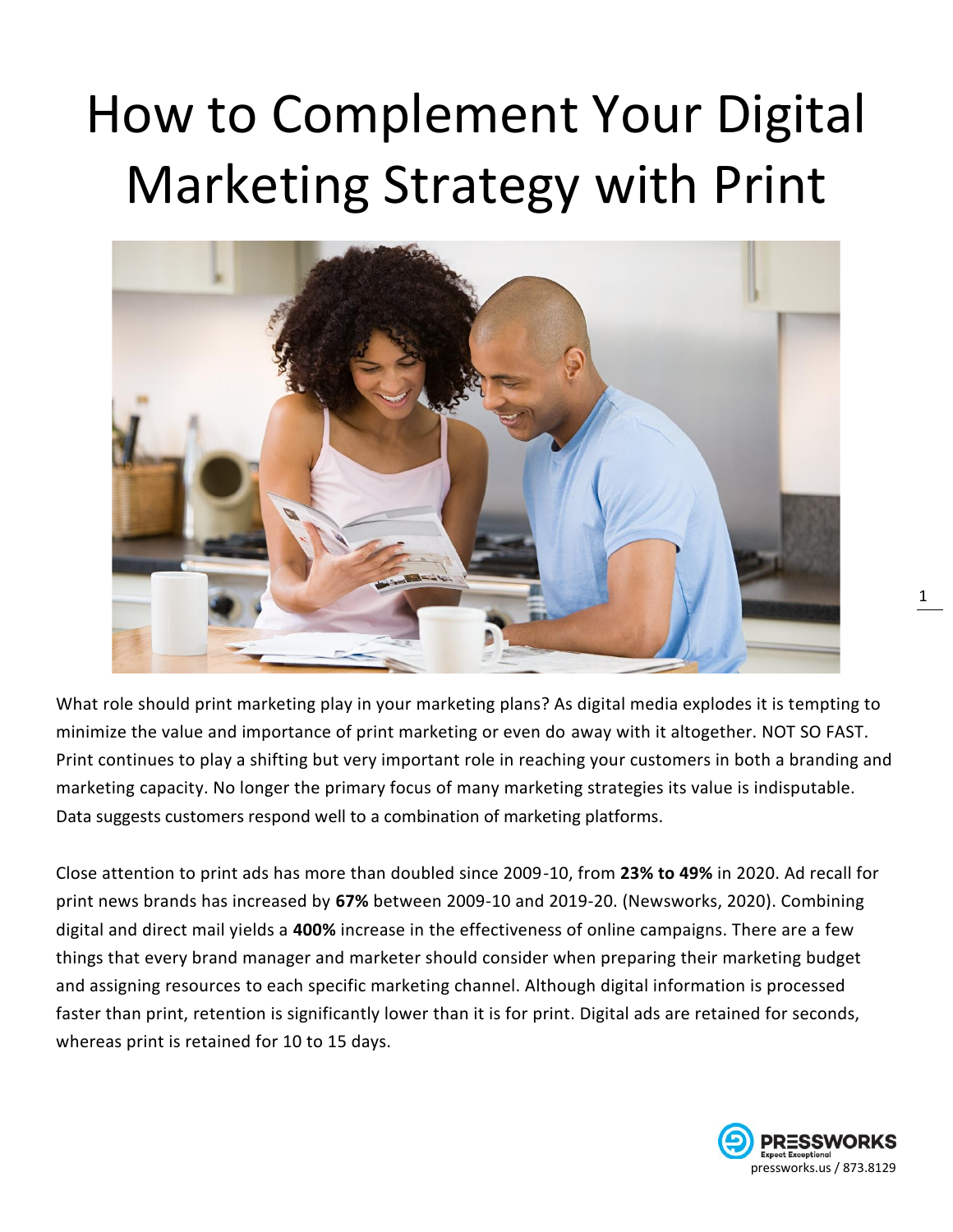- 52% *of Recipients read direct mail postcards.*
- 84% *of Millennials take the time to look through their mail.*
- 64% *would rather scan for useful info in the mail than email.*

#### *Tips for Successful Cross Channel Campaigns:*

#### **1. A Two-way Street: Opt-Ins**

Print combined with digital serves multiple purposes, it increases the number of senses stimulated, increases perceived value, brand perception, and retention.

Sync your digital and print marketing efforts to direct your print audiences between both mediums helping you grow a complete and accurate data base for your campaigns. These branded mailers can include catalogs, product brochures, newsletters, and exclusive offers.

#### **2. Use print to Promote Your Social Media Reviews**

Your team puts a lot of time and energy into managing social media accounts and creating great experiences for customers.

Why confine positive comments to your digital format?

Including social media reviews and comments on print materials like in a newspaper ad or direct mailer accomplishes a few tasks. For instance, it:

- Let's customers know the positive things others are saying about the company
- Adds an element of social proof
- Increases brand awareness
- Showcases your online community and presence to offline customers

#### **3. Place QR Codes on Print Materials**

The Quick Response Code, or QR code, invented in 1994, was first introduced for use to consumers in 2010. However, its acceptance and broad use took years to become part of consumer behavior. As mobile applications have improved and cell phone technology has developed, the barriers to use have disappeared. Today most smartphones incorporate QR code scanners as a part of a phone's basic features. The use of QR codes in restaurants during the COVID-19 pandemic helped them become an accepted part of consumer behavior. Including QR codes and personalized tracking URLs on print materials is a way to link and track offline and online activities.

These codes and tracking links can lead to a dedicated landing page and are a clear way to understand who is using the information from your print campaigns including customer segments such as demographics, geography, and purchase history.

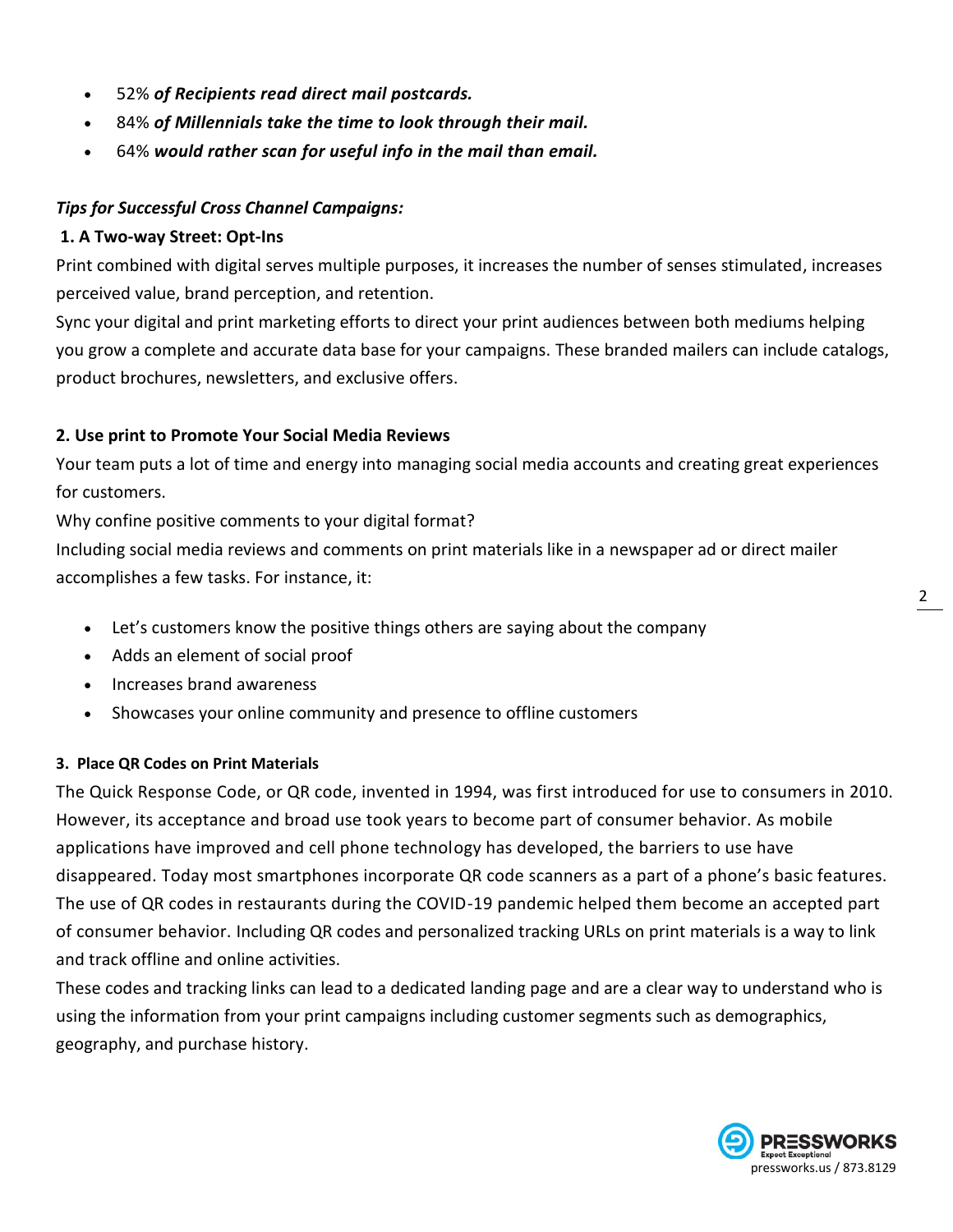#### **4. Use Calls-To-Action on Print Materials**

Print marketing doesn't have to focus solely on informing customers.

Including specific calls to action, or prompts to follow you on social media, puts print to work for your digital strategy.

Calls-to-action can be as standard or novel as you'd like.

Netflix prompted users to use Snapchat to share images with friends with signs that allowed users to Faceswap with popular show characters.



#### **5. Increase Response Rate by 135%- Variable Data Printing**

Variable data printing can be used to customize mail based on a customer's past purchases or print personalized items for promotions, sweepstakes, and giveaways.

The easiest, and perhaps most impactful, way to use variable data printing in your marketing strategy is by personalizing materials with a customer's name.

This seems like a small detail, but including a person's full name in color on direct mail can increase response rates by 135%.

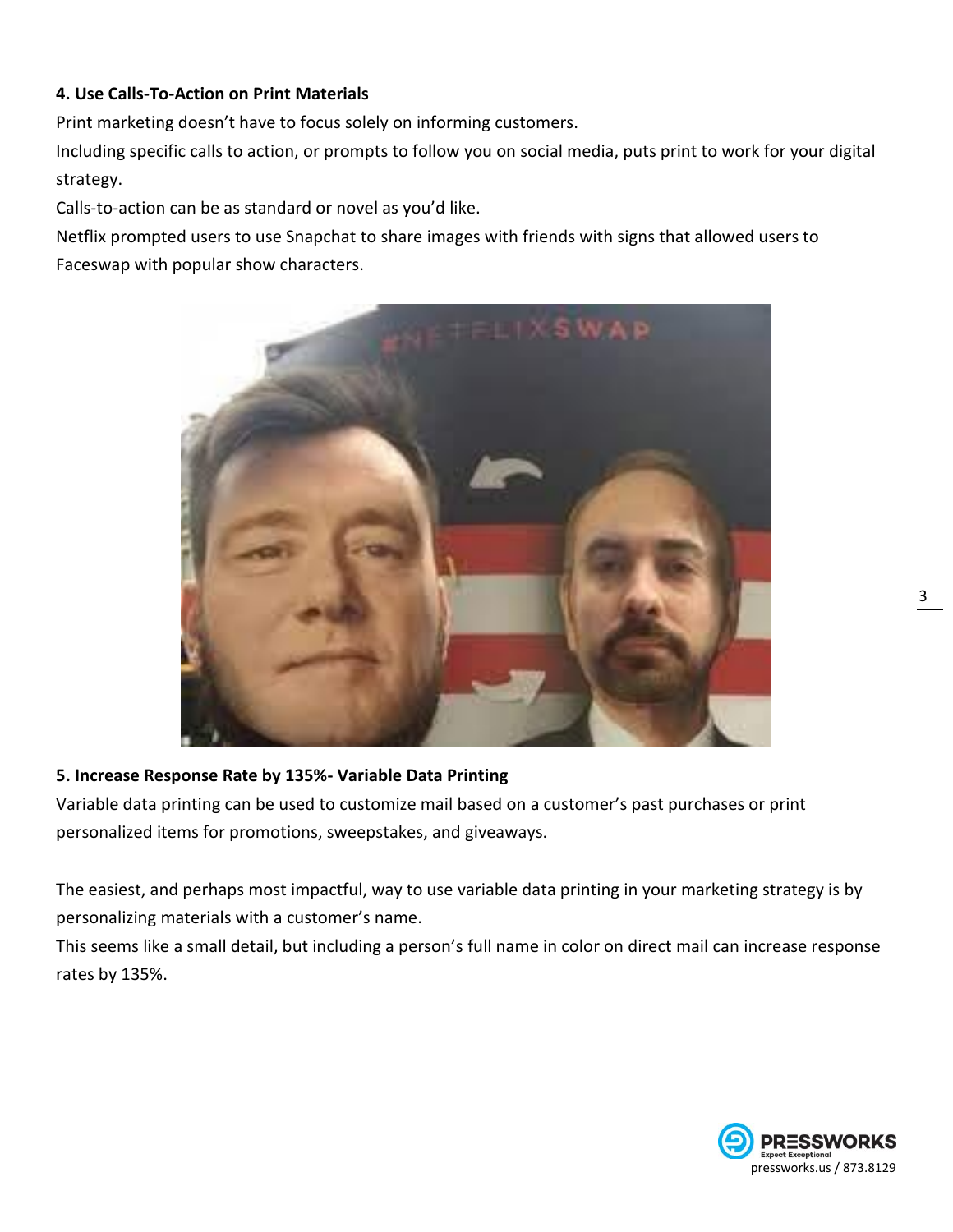#### **6. Standout- Direct Mail Gets Attention and Response Rates Are on the Rise**

We are constantly bombarded with, ads, content, and messaging, most coming at us digitally. The digital space is crowded, the mail box is not.

## **107 Emails** is the number most people receive daily **63 Display** ads are seen by most people daily  **2 Direct Mail** pieces per person per day

Direct mail is the most effective marketing channel for new customer acquisition and customer retention.



House lists garner a 9% response rate on average, while prospect lists receive an average response rate of 5%. Boasting a 173% increase since 2006 for house lists and a whopping 194% increase since 2006 for prospect lists.

Compare direct mail response rates to digital: email, social media, and paid searches offer a 1% return, and display ads average a response rate of 0.3%. Clearly direct mail is far more effective at driving new and return business while the digital space is efficient at driving brand awareness and remar keting.

#### 7. **Include Campaign Hashtags on Print**

Use print in your hashtag campaigns. Add the campaign hashtag to your print collateral. This approach is another way to direct all marketing channels toward a single campaign. Using campaign hashtags along with a call-to-action to share it on social media combines both strategies and increases campaigns impact.

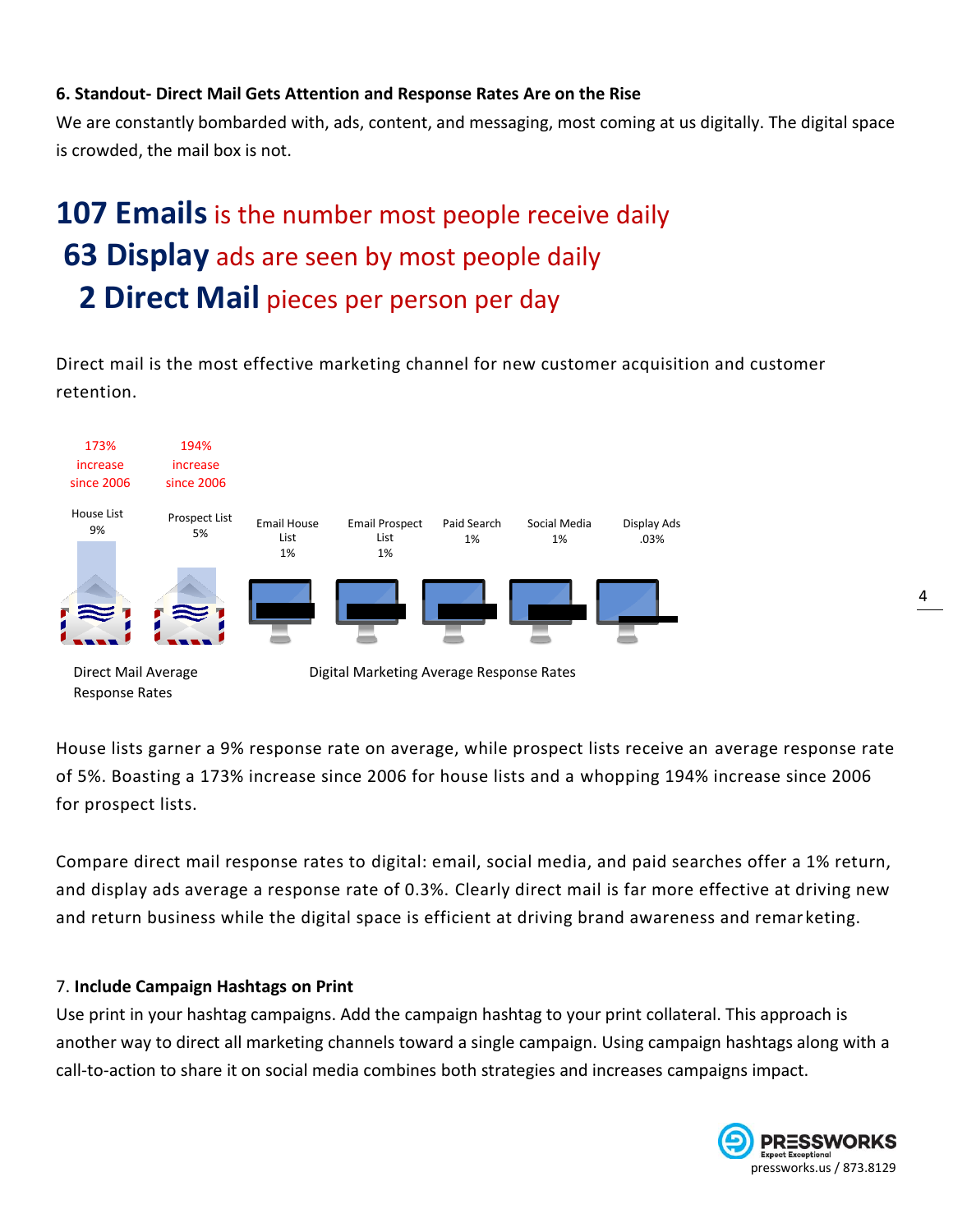Indiana University used this approach with newly-admitted college students by including the hashtag #IUSaidYes on their acceptance letter packages. Excited students shared images of their acceptance letters and attached the hashtag to their posts. There are thousands of posts on Instagram with the hashtag.



#### **8. Don't Forget to Maximize your Social Media Efforts on Your In-Store-Displays and Print.**

Prompt your customers to take action and at the same time help them cognitively connect your social media, in store displays, direct mail, and other channels of your campaign.

Target, routinely and successfully incorporates hashtag messaging in their print, in store displays, and messaging encouraging customers to post a selfie with a campaign-specific hashtag. There are thousands of posts on different social media platforms using #TARGETDOG.